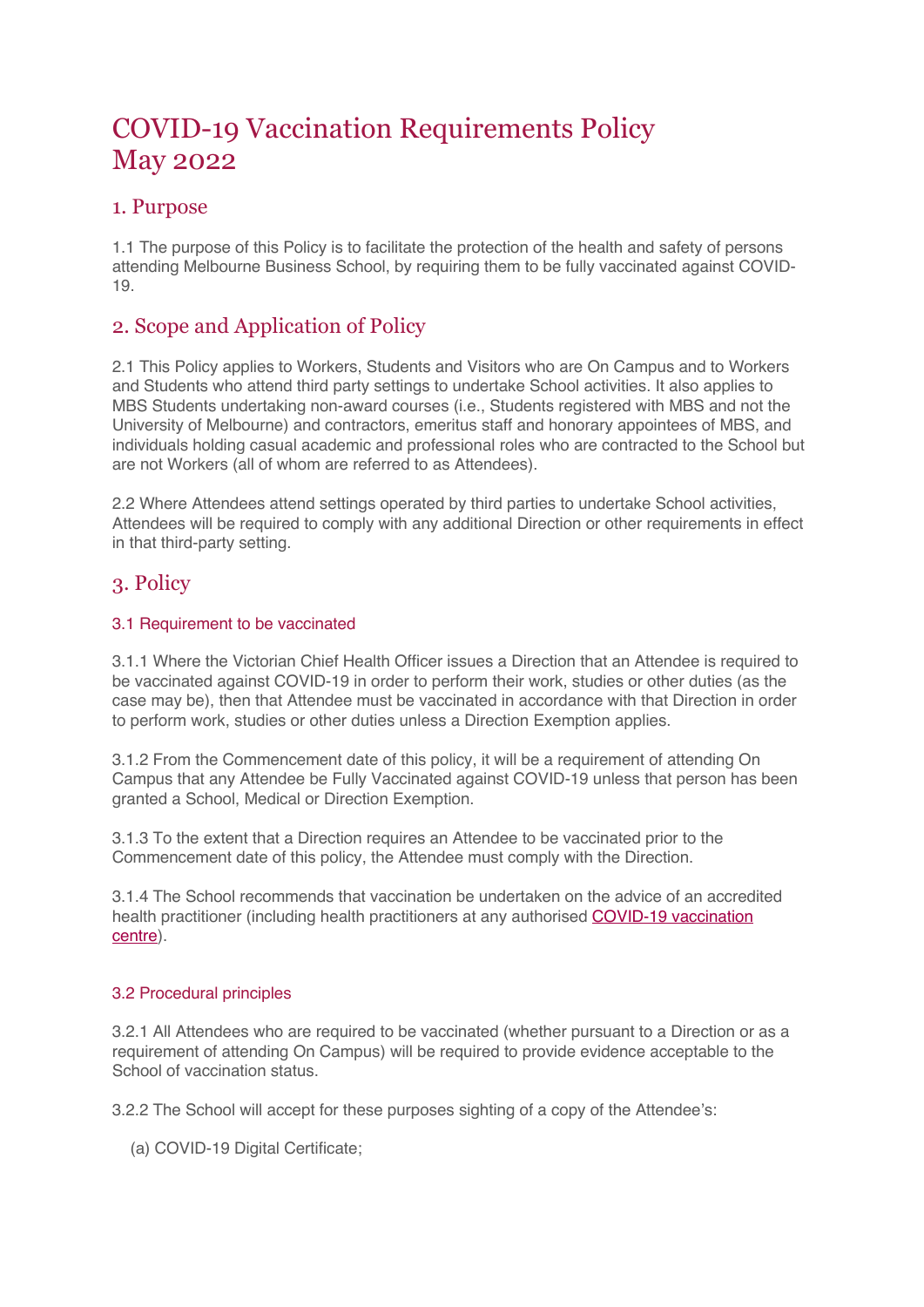- (b) Immunisation History Statement; or
- (c) Digital Vaccination Certificate attached to the Services Victoria application.
- 3.2.3 The School may from time to time determine that other evidence is acceptable.

#### 3.3 School Exemption

3.3.1 School Exemptions will be granted in limited circumstances. These include where:

- (a) A person has a valid Direction Exemption;
- (b) A person has a Medical Exemption;
- (c) A person is not eligible to be vaccinated in Victoria at the time they attend On Campus; or
- (d) A person is required On Campus to respond to an emergency.

3.3.2 The exemption under 3.3.1 (d) applies where a person is required to perform urgent and essential work On Campus to protect the health and safety of Workers or members of the public or to protect assets and infrastructure.

3.3.3 The School will consider a temporary School Exemption in circumstances where a person is required to be vaccinated pursuant to a Direction by a later date than that specified in this Policy.

3.3.4 Except in cases set out in 3.3.3, the School has no authority to issue, and will not issue, a School Exemption where an individual is required to be vaccinated pursuant to a Direction. In these circumstances, any exemption will be limited to a Direction Exemption.

3.3.5 The School will maintain an exemption process for Attendees which will be available for the duration of this Policy.

3.3.6 Where the School issues a School Exemption, the School may require the recipient of that exemption to waive their legal recourse against the School if they contract Covid-19 during the period of their attendance at the School.

#### 3.4 Evidence to support an exemption

3.4.1 Persons seeking to attend the School will be required to provide the School with satisfactory evidence in support of any application for an Exemption.

3.4.2 In the case of a Medical Exemption, the relevant person needs to provide evidence from the Australian Immunisation Register as evidence of their exemption (COVID-19 Vaccination medical exemptions).

#### 3.5 Transition arrangements

3.5.1 Attendees who cannot provide evidence of vaccination or a valid Exemption as required by this Policy cannot attend On Campus.

3.5.2 Information about vaccination is available from the Victorian Government Coronavirus website.

3.6 Privacy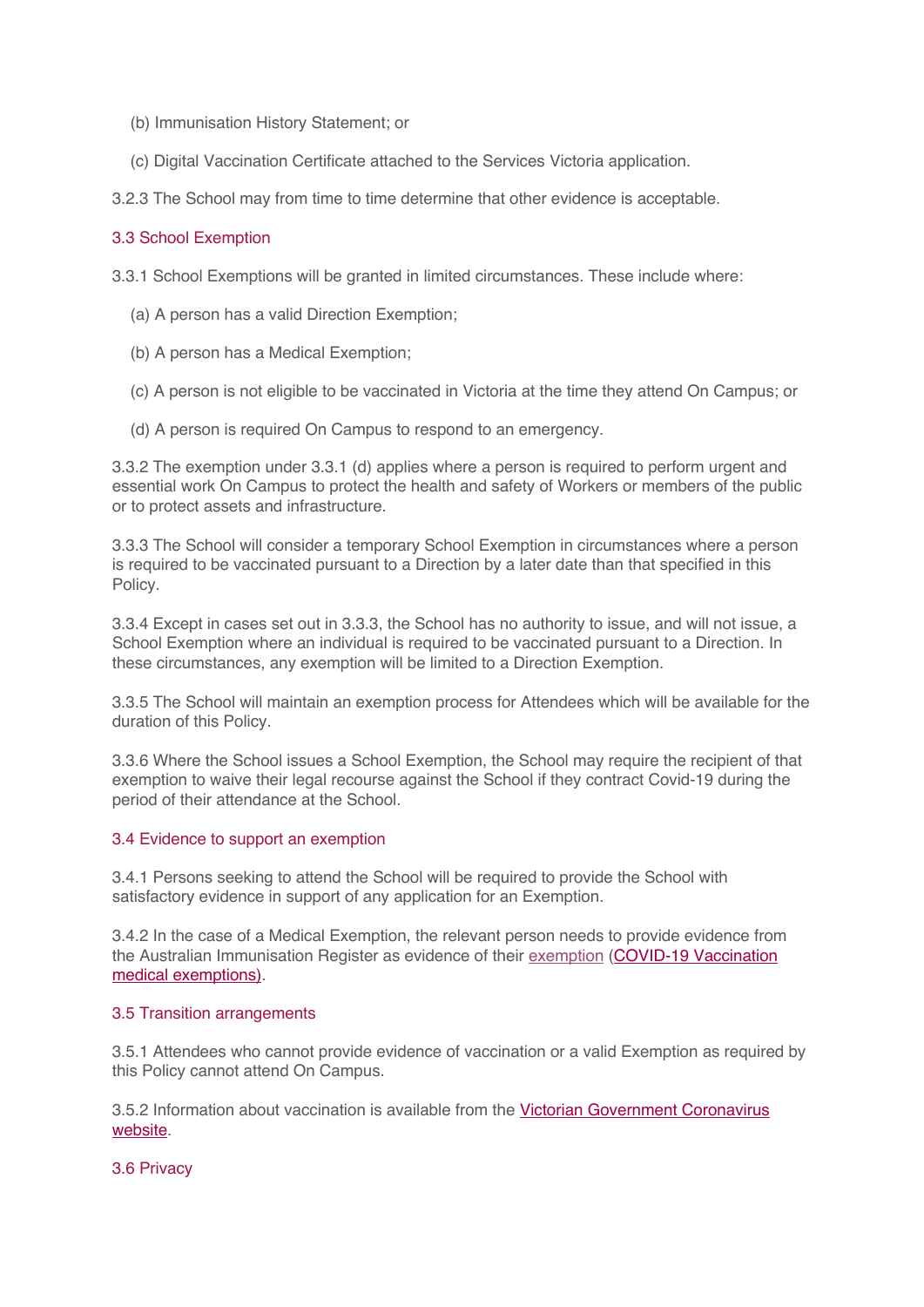3.6.1 The School will limit its use and disclosure of a person's vaccination status to what is reasonably necessary to prevent and manage COVID-19 transmission risks On Campus, and to comply with any Direction which applies to the School.

3.6.2 All information, including health information, collected under this Policy will be treated in accordance with applicable privacy and/or health information laws. For more information as to how your personal and/or health information in handled, please refer to the School's Privacy Policy.

### 4. Review

4.1 Because of the changing nature of the COVID-19 pandemic and the fact that regulatory guidance in relation to the vaccine rollout in Australia is constantly evolving, this Policy may need to be reviewed more regularly than the School's other workplace policies.

# 5. Consultation

5.1 This policy has been implemented following consultation with the School's Occupational Health, Safety and Wellness Committee and the School's employees.

# 6. Definitions

Attendees means any Worker, Student, Visitor, Contractors, emerita staff and honorary appointees of MBS and individuals holding casual academic and professional roles who are contracted to the School but are not Workers.

Approved Vaccine means any COVID-19 vaccination that has been approved by the Therapeutic Goods Administration (TGA) or a comparable overseas regulator as determined by the TGA for use in Australia.

Direction Exemption means an exemption from the requirement to be vaccinated in accordance with a Direction and includes a Medical Exemption. Direction Exemptions are specified by the Victorian Government from time to time and are set out in the relevant public health orders.

Direction means any applicable public health direction issued by the Victorian or Federal Government.

Fully Vaccinated means having obtained the number of doses of an Approved Vaccine as recommended by the Australian Technical Advisory Group on Immunisation (ATAGI). For example, where a two-dose schedule is recommended by the ATAGI, a person will be considered fully vaccinated when they have received both doses of the vaccine.

Medical Exemption means an exemption from the requirement to be vaccinated because of a medical contraindication as determined by ATAGI (Australian Technical Advisory Group on Immunisation) clinical guidance.

On Campus means any land forming the Melbourne Business School campus in Carlton or otherwise used or occupied by the School for the purposes of its activities.

Partial Vaccination means having obtained fewer than the number of doses of an Approved Vaccine as recommended by the Australian Technical Advisory Group on Immunisation (ATAGI).

Student means any enrolled student at the School or any other student who attends On Campus.